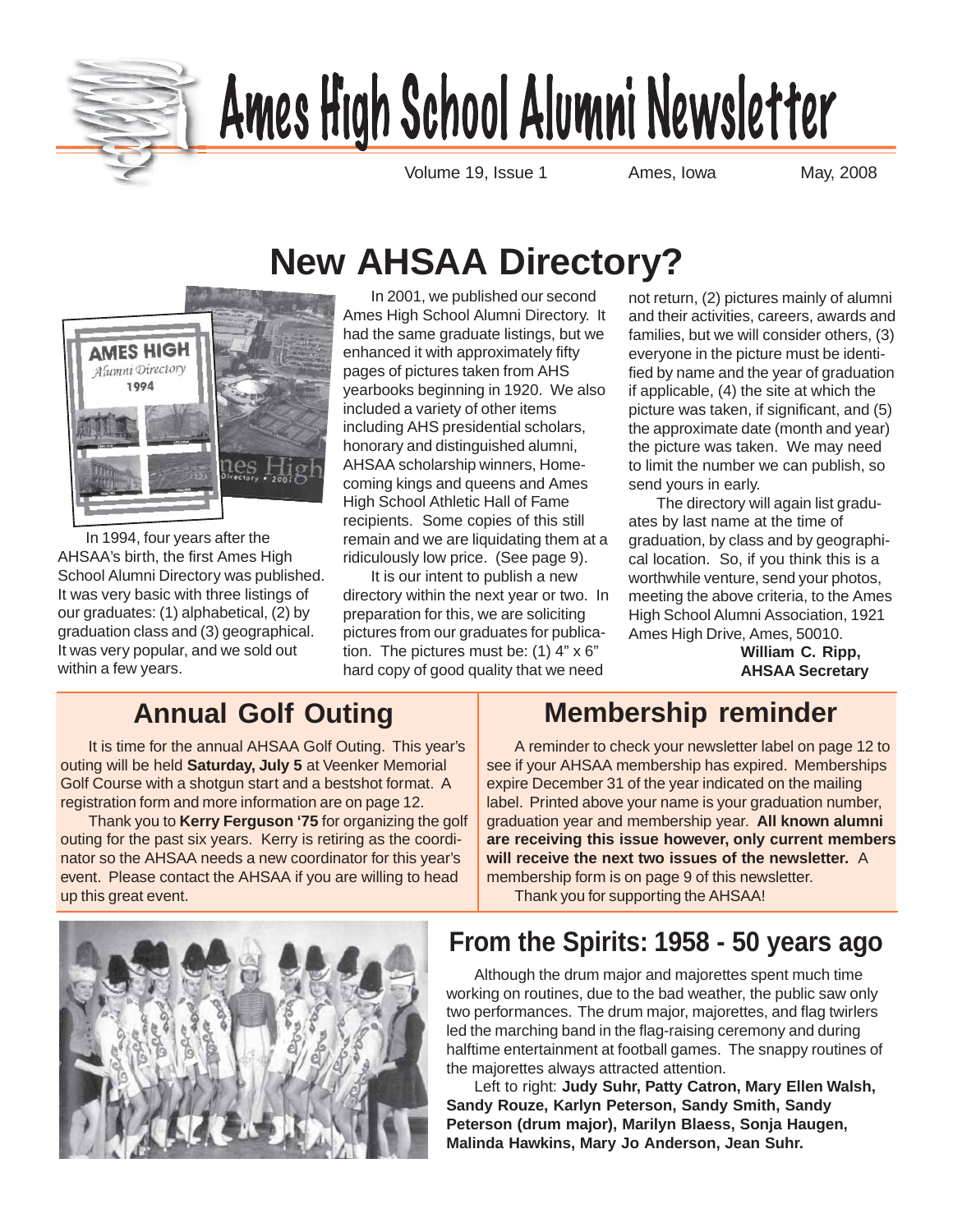### **Upcoming Reunions check www.ahsalum.org for more details**

### **1943 & 1944**

May 30-31, 2008 Contact Martha (Coover) Anderson (kenmarames@oal.com) or Einar Larsen (boompa7@yahoo.com)

#### **1948**

Sept. 12-14, 2008 Contact Robert C. Amme (robert.amme@nsm.du.edu)

#### **1953**

August 12-13, 2008 Contact Chuck Bensen (nlclb@isunet.net)

#### **1958**

June 20-22, 2008 50th Year Reunion

#### **1959**

August 28-29, 2009 50th Year Reunion

### **1978**

July 25-26, 2008 Contact Dan Houk (dhouk@munnlumber.com)

### **1988**

July 25-27, 2008 Contact Kurt Friedrich (ksfriedrich@isunet.net)

### **1998**

July 18-19, 2008 Contact Robbie Smalling (smalling@gmail.com)

### **Golf Outing**

July 5, 2008 (see page 1 and 12)

### **Walker**

August 3, 2008 11:30 - 2:30 at the east end of the City Park in Walker, Minn. All are welcome.

**All Class Holiday Get Together**

Dec. 26, 2008 Olde Main Brewing Co., Downtown Ames

## **McHone gets them started**



As a high school athlete, **Larry McHone '59** ran track. In 1963, when he was no longer competing, he became a track official as a track meet starter and has been doing it ever since. McHone has worked the Iowa high school state cross country meet for 27 consecutive years, is heavily involved in the Drake Relays and will be involved in the 2008 NCAA Track and Field Championships hosted by Drake in June.

McHone was a popcorn seed breeder for the majority of his business career. In addition to working track and field and cross country meets (he officiates as many as 30 meets a year), he also works for the Big 12 conference in the replay booth at Iowa State University home football games and works for the Big 12 as

McHone starts the race. an observer of officials during basketball season. **Picture by Ronnie Miller courtsey of The Tribune.**

**Dick Kelly, The Tribune (Ames)**

# **AHS Alumni in Alaska**



**Chris Arp '89** and **Richard Beck '78** recently shared a trip to northern Alaska. They put the trip together through a mutual colleague and later, once together, realized that they shared a common background of both being AHS alumni (as well as Central Jr. High and Iowa State University). They took this picture as an AHS promotion.

 Richard is a Professor of Geography at University of Cincinnati working

on communication and monitoring infrastructure and Chris is a scientist with U.S. Geological Survey in Anchorage, Alaska working on lakes and climate change. It's a small world!

### **Please Update Your E-mail Address Online**

There are 4500 alumni from 1926-2007 who have entered email addresses into the AHSAA web page at www.ahsalum.org. This is great because your class reunion committees would love to communicate with you via both email and snail mail.

A large number of alumni emails are out-of-date. Please check your email listing before you do anything else today! Here's how: at the foot of every webpage on www.ahsalum.org you will find links to update, add, search or view AHS emails by year. Click year, then select your grad year and click View Year. If you don't see your email listed, please click add, then follow the prompts. If your email is listed but is incorrect, then please click update. On the update page, enter your username and password, click Edit, modify your email address, and click Save.

Hint: If your email listed is still accessible, the "I forgot my password" link will email your password to the listed email address. If that address is not accessible, then click "Contact AHSAA" at head or foot of any webpage and tell us your name, grad year, old email and new email. I will update it for you.

**Ed Hendrickson, Jr '74** Web / Email Volunteer Manager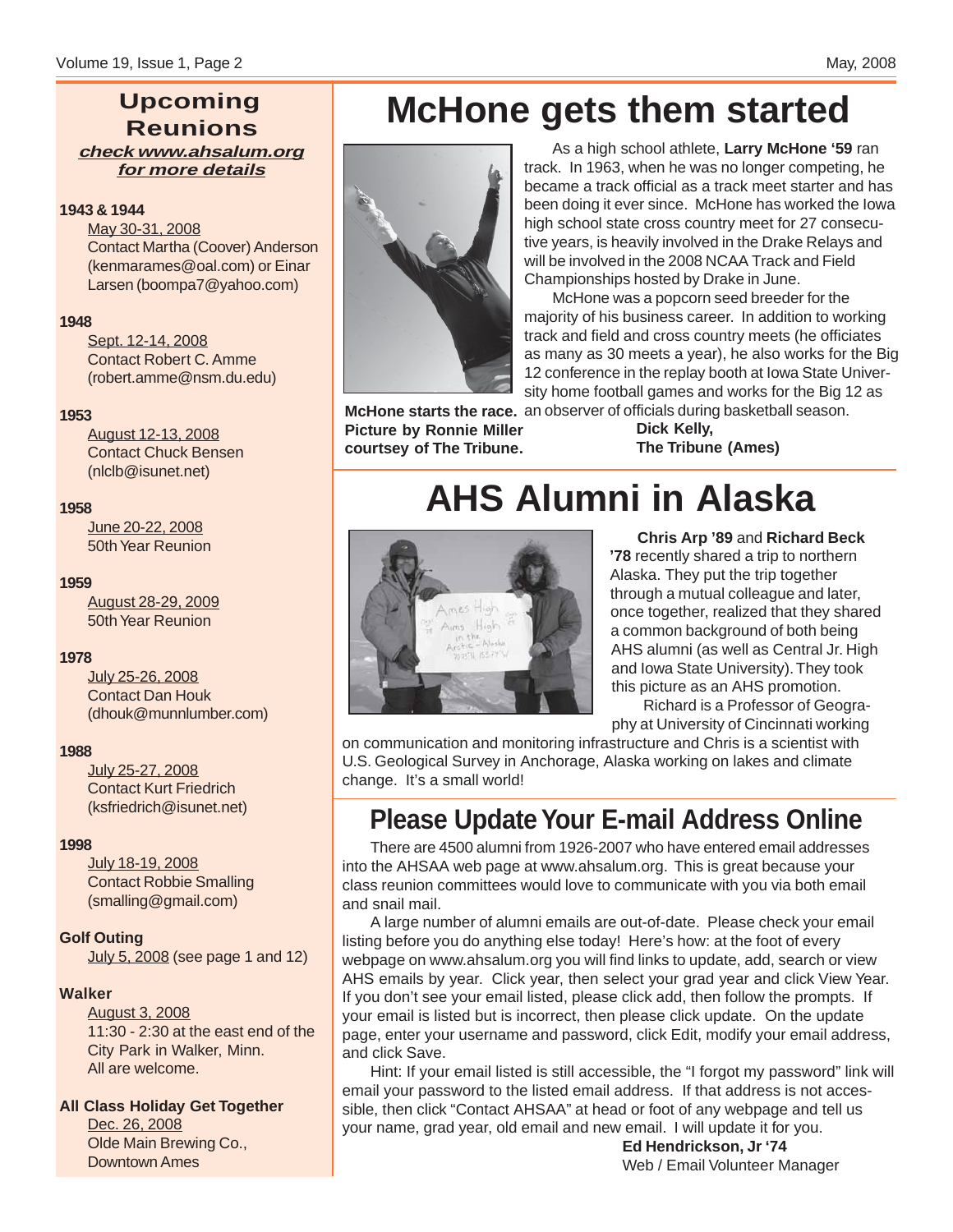### **Alumni Still Aiming High**

**Michael Swan '75** has put together a feature story on former Ames High basketball standout Chuck Harmison '76. The story is available on The Tribune's web site at www.amestrib.com. Harmison is the general manager for a professional basketball team in Australia. Swan said "I thought his basketball journey was very readable material and I always wanted to do more with this story. Chuck's a good guy, and I think it's a story that's good for Ames and for other people to know."



**Tamara Kuhn '79** has written a book titled A Guide to Ames (208-pages, softcover, \$14.95). The book is a guide to the city with information about where to stay, what to do, information about the restaurants, bars, where to work, churches and organizations and much more!

**Allyson Walter '84** has joined the Ames Convention and Visitors Bureau as a manager. She will be responsible for managing the business office and overseeing the visitor and membership services team, including marketing and public relations. Walter was the owner of The Savvy Shopper in the Ames Main Street Cultural District for the past five years.

**John Livingston '90** ran the Boston Marathon on Patriots Day, April 21, 2008. He finished 2937 overall with a time of 3 hours 13 minutes 21 seconds. There were 25,283 runners in this year's event. John qualified for the race by running in a marathon at Lincoln, Neb. last May. His classmates always knew he'd be a marathon runner while he was in high school.

**Erin Block '93** qualified to run in the 2008 Olympic Trials in the marathon. She ran her first marathon in 1996, then did not run another one until 2001. She ran a marathon in Utah in October 2007 with a time of 2:45.58 qualifying for the trials. Erin works in the Department of Psychiatry at the University of Minnesota doing research in psychotic disorders.

**Mark Bokhoven '01** was a member of the Iowa State University rugby team and has earned success at the national and international level. He was selected to the all-Big 12 team twice, named to the all-Iowa team and selected to the United States National Team.

**Justin Donnell '01** recently graduated from the Sacramento Police Academy and is now working as a police officer for the Sacramento, California Police Department. Prior to attending the police academy, he served 4 1/2 years in the U.S. Air Force Security Forces and attended Park College in Valdosta, Georgia.



**Jennifer O'Brien '03** and **Stephanie Wells-Gray '03** graduated from the Western Culinary Institute in the Le Cordon Bleu's Baking and Patisserie Program and the Culinary Program.

### AMES HIGH ALUMNI IN PRINT

In recent days there have been articles in print about Ames High alumni. Iowa State's "Connections" Spring 2008 features **Ellen (Molleston) Walvoord '57**. She and her husband, Tom, have given money to Iowa State, lots of it. And for that she is featured in the current edition of Connections. She has also been generous with the Ames High School Alumni Association. Iowa State University and Ames High School both thank you, Ellen.

This might be a stretch to be included in this, but the July-August 2008 issue of "The Iowan" features an article about the Sylvan Runkel Preserve in the western Iowa Loess Hills. This 250 acre parcel is named for the father of **Ramon Runkel '49**. There is also a book about Sylvan Runkel by Larry Stone in print. Ramon is retired but is still active as a visitation pastor for St. Johns Lutheran Church in Des Moines. Ramon, of German and Scandinavian descent was named after a popular Spanish actor of the late 20s and 30s.

**Kristi Burns' '89** family vehicle is a stretch. In an April 28 article in the Des Moines Register she is pictured with her children and a 1985 Lincoln stretch limousine. When she had to replace her normal car last October, she answered a newspaper ad and purchased the limousine. It gets 12-15 miles per gallon and has lots of room for her children and their friends. Prior to this purchase her last limousine ride was to the Ames High prom in 1989.

**Jack Smalling '58**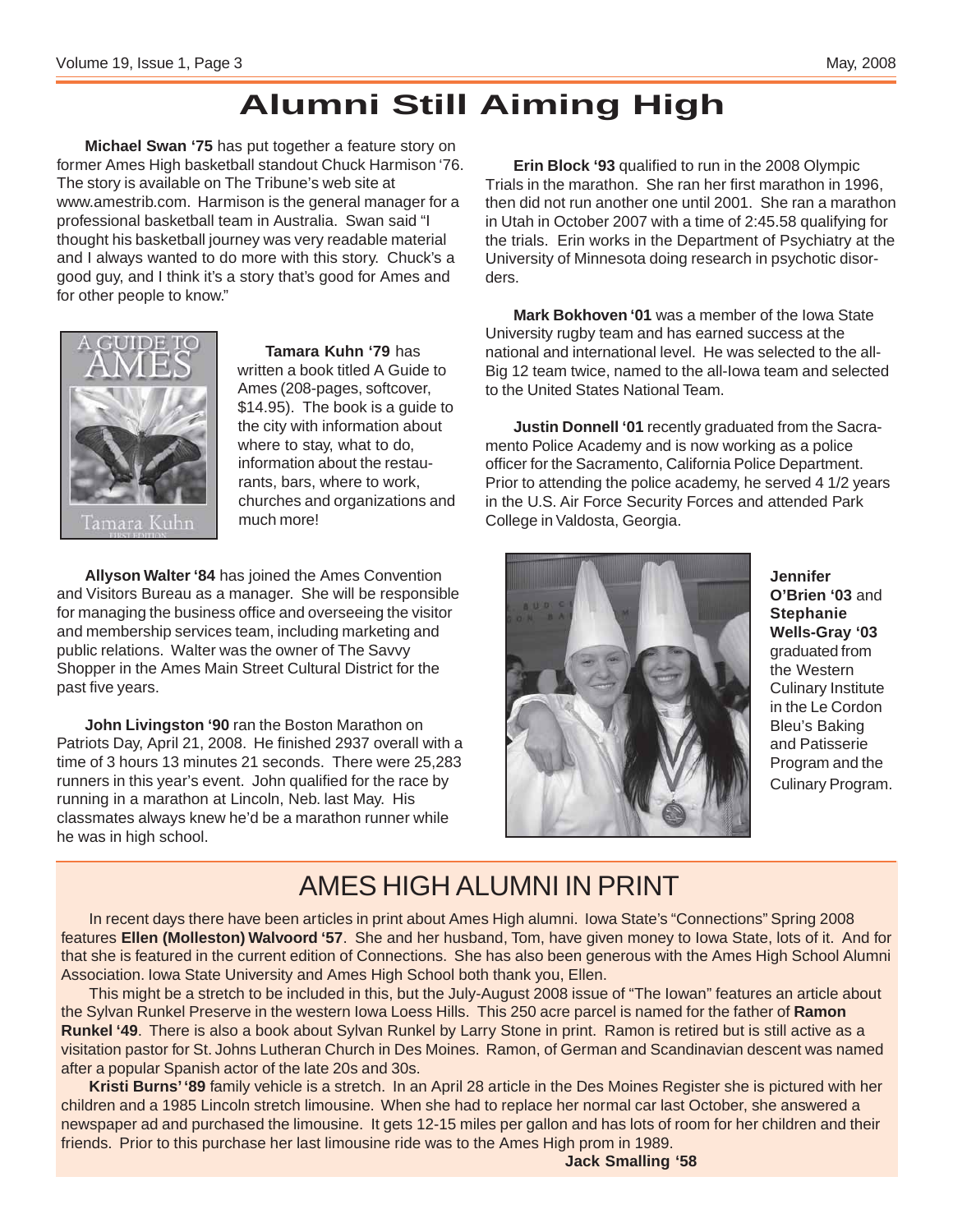The following alumni are known to have died in recent years. Those listed in previous newsletters are omitted here. Some information is incomplete. If you have more information or unreported deaths, please advise the AHSAA. **A complete listing of all known deceased alumni is available at www.ahsalum.org.**

 Mendon, Ivadelle (Dixson) 12-29-2005 Ottumwa, Iowa Ackerman, Ida Marian (Hiner) 10-30-2007 Independence, Iowa Wepel, Lillie Catherine (Arrasmith)3-16-2007 Polk City, Iowa 1931 Goeppinger, Margaret (Woods) 1-28-2008 Boone, Iowa 1931 Trumbower, Bessie (Spratt) 2-4-2008 Ames, Iowa Laurenzo, Geraldean (Bruce ) 11-27-2007 Des Moines, Iowa McNabb, Rawland A. (Bud) 9-5-2007 Columbia, Mo. Ericksen, Lucile Lillian (Alcott) 8-29-2007 San Jose Jose, Calif. Heintz, Margaret Maxine (Griffith) 10-7-2007 Marshalltown, Iowa 1934 Layman, Paul A. 11-17-2007 Vancouver, Wash. 1934 Leffler, Josephine Louise (Brown) 3-18-2008 Des Moines, Iowa Allen, Betty M. (Swartz) 4-15-2008 Ames, Iowa Durham, Charles William 4-12-2008 Omaha, Neb. Cox, Edward Harold 4-13-2008 Ames, Iowa Madden, Willard Gerald 10-23-2006 Haddon Heights, N. J. Munsell, Edith Lavon (Burma) 9-4-2007 Wilmington, N. C. Schreiber, Robert E. 8-27-2007 Olympia, Wash. 1936 Wampler, Eva 'Sue' (Strain) 6-12-2007 Cedar Rapids, Iowa Starin, Alice Elizabeth (Atchley) 12-11-2007 Lenoir, N. C. Hummel, Randi (Berge) 11-8-2007 Stuart, Fla. 1938 Wendell, Barbara (Taylor) 1-25-2008 Story City, Iowa Fitzgerald, Agnes L. 12-26-2007 Carlsbad, Calif. Johnson, Lucile (Cox) 1-22-2008 Xenia, Ohio Severson, K. Eleanor (McElyea) 3-29-2008 Cedar Rapids, Iowa Reinhart, Doris Pauline (Olsan) 1-27-2008 Crestone, Colo. Barrie, David Ray 4-10-2006 Beachwood, Ohio 1944 Dowd, Gordon P. 9-3-2006 Yakima, Wash. Jones, Ruth Ann (Walker) 6-16-2004 West End, N. C. 1944 Kelly, Jean Elizabeth (Jackson) 1-13-2006 Fort Worth, Texas 1944 Keltner, Fred Junior 1-27-2007 Story City, Iowa Lindquist, Ruth Ilene (Bechtel) 10-27-2007 Minneapolis, Minn. Nichols, Daryl G. 9-22-2000 Santa Rosa, Calif. Sandy, Virginia Lee (Mehle) 11-12-2007 Wray, Colo. Skyrms, Mary Frances (Myers) 12-20-2006 Minneapolis, Minn. Bourne, Richard Wendell 2-5-2008 Calimesa, Calif. Sloniger, Elsie Marie (Taylor) 2-6-2008 Cambridge, Iowa Jehlik, David Paul 3-8-2008 Walnut Creek, Calif. Gorman, Robert Joseph 1-20-2008 Ames, Iowa 1955 Kegley, Jeannette Evelyn (Young) 4-8-2008 Ames, Iowa Dreeszen, Lynn Armond 12-30-2007 Scotts Valley, Calif. Moore, Gary Wayne 4-29-2008 Ames, Iowa 1964 Fellinger, Michael William 4-17-2008 Boulder, Colo. Perkovich, George James 5-4-2008 Ames, Iowa Baldus, Raymond Glen 3-21-2008 Nevada, Iowa 1970 Gibb, Allan Banks III 2-24-2008 Ames, Iowa Engstrom, Kimberly (Dahlgren) 1-12-2008 Duluth, Minn. Amtower, Eric Jennings 2-15-2008 Des Moines, Iowa Jamison, Bradley Clark 2-25-2008 Northern Iowa Martin, Jason Ross 2-25-2008 Kansas City, Mo. Class Name Date of Death Place of Death

### **Memorials**

The Ames High School Alumni Association has received the following memorials since the last newsletter. Memorial funds go into the Memorial Scholarship Fund for AHS seniors.

In memory of **Carroll L. Rierson '54** by Mary (Rierson) Amick '50

In memory of **Lynn Dreeszen '57** by Bryce Dreeszen '75

In memory of **Jerry D. Peterson '75 Calvin W. Hemingson '75** by Mark R. Bunker '75

In memory of **Floyd Sturtevant, Staff** by Jean (Drake) Cleverly '65

In memory of **Lynn Dreeszen '57** by Robert C. Callahan '57

In memory of **Harold N. Ullestad '39** by Richard '49 and Mary Lou (Wilson) '52 Ullestad

In memory of **Robert T. Hamilton, Staff Patricia L. Ritland '59** by Deborah (Huntress) Adams '59

In memory of **Joseph J. Daugherty '47 Paul Gibbs '47 Richard A. Ross '46** by Richard H. Anderson '47

In memory of **Betty Anderson Foster '45 D. Jean Merrill Clark '43 Everett G. Ritland Staff** by Anita J. Ohlsen Wald-Tuttle '45

In memory of **Robert L. Ellis, Sr. '56** by Terri Ellis Johnson '76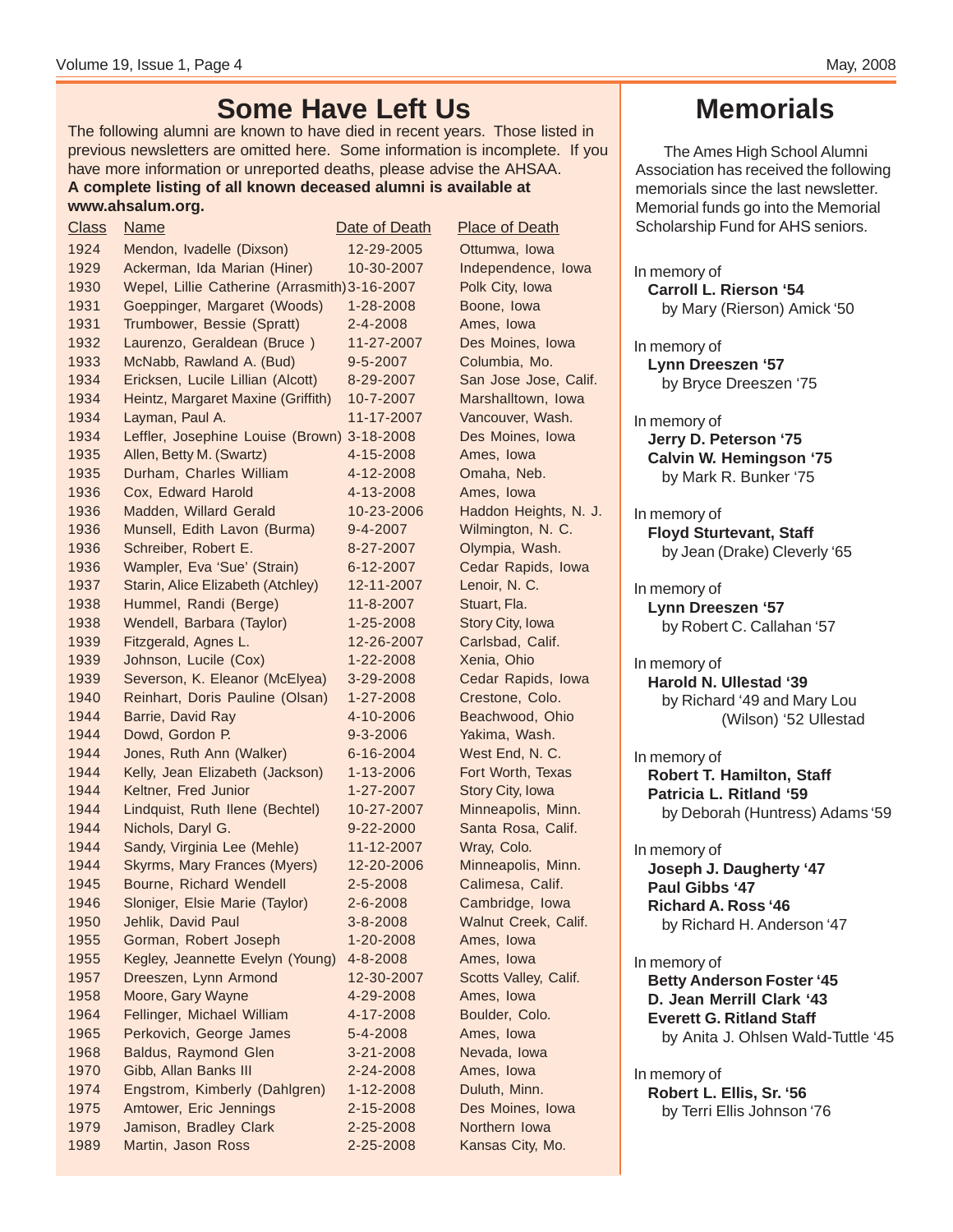In memory of **Raymond Smalling, Staff** by Jan (Jordan) Dickens '67

In memory of **Bradley C. Jamison, '79** by Julia Waggoner Trojanowski '79 Stephanie Waggoner-Krocker '79

In memory of **Eloise Hawk Hunt '56** by Lenore (Hawk) Lemon '62

In memory of **Father Tom Maney '43** by Nancy Francis '51

In memory of **Merrill P. Bonwell '65** by Steven A. Wearth '68

In memory of **Floyd Sturtevant, Staff** by Scott '83 and Patricia (Bunting) '84 Angelici In memory of **Patricia (Ritland) Willig '59** by Patricia Catron Christenson '59

In memory of **Adel Throckmorton '48** by Delores F. Wunder '51

In memory of **Bruce M. Adams '51 George H. Clark '48 William M. Dailey '62 Carol Wells Emery '54** by Jack '49 and Barbara (Teig) '54 Adams

In memory of **Marilyn Blaess Barnes '59 Patricia Lynn Ritland '59 Jan Paul Severson '59 V. E. "Gene" Wierson '42** by Sherri (Wierson) Morrison '59

In memory of **Dorothy J. Timmons '58** by John L. Timmons '64

### **Oldest Alum and Runner-Up**

The question has been asked, who's the oldest living Ames High alum? Without knowing everyone's date of birth, it's difficult to know the answer. So I sent out letters to the 26 oldest alumni for whom we had addresses. Seventeen of them have replied. We now have an educated guess to the question.

We're naming **Florence (Barr) Castonguay '23** our oldest alum. She'll be 104 in October.

Florence is also part of Ames history. She and her husband, Thomas, were listed in the 1956 City Directory as living at 2000 Grand Avenue. As a kid growing up, that home at the northeast corner of 20th and Grand was one of the last homes going north out of town on US 69. I knew it as the Charles Barr home. Charles Barr '26, a brother to Florence, lived to be nearly 88. Their sister, Mary Mildred '23 lived to be 100. She was married to Joe Gerbrach '13 whom old timers will remember operated the theaters in Ames. They lived just across the street at 18th and Grand. So Charley Barr '26 lived to be 88, Mary Mildred '23 100 and Florence '23 is still going at 103+. Just north of 2000 Grand Avenue stands an apartment house that once housed Ames Reliable, a business where both Charley Barr and Thomas Castonguay worked. So much for a little Ames history.

 The runner-up for oldest alum is **Edyth (Bunker) Denkhoff '24.** She was born January 16, 1905, three months after Florence (Barr) Castonguay '23. A letter from Ann (McCarthy) Singer '53 told us about Edyth. She and her brother, Dan McCarthy '58, are second cousins to Edyth. Edyth is now 103 and lives in a nursing home. She doesn't hear well and is legally blind, but her mind is clear. Her dues were paid through 1999 at one time when she was 94. Thanks to Ann Singer, we know for sure who is second oldest.

**Jack Smalling '58**

In memory of **Doris E. Chase Cascio, '41** by Betty A. Chase, '44

In memory of **George H. Clark, '48** by Robert C. Amme, '48

In memory of **Everett G. Ritland, Staff Patricia (Ritland) Willig, '59** by Bette, Mike, Dori, Rosemary and Mark Ritland

In memory of **George H. Clark, '48** by John '48 and Jane Angle

In memory of **George H. Clark, '48** by Sylvia A. (Day) Brattebo '48

In memory of **Dorothy Jones Brawe '44** by Jean Jones Engle '47

### **Ames is best, smart**

America's Promise Alliance announced that Ames has been named a winner in its 2008 100 Best Communities for Young People competition. The 100 Best recognizes the 100 outstanding communities across America - large and small, rural and urban - that are the best places for young people to live and grow up.

Ames was also ranked sixth by Forbes Magazine when it comes to smartest cities in the United States. Iowa City ranked 10th. The top spot went to Boulder, CO.

### **www.ahsalum.org**

Be sure to check out the AHSAA web page for:

- \* complete reunion information
- \* directory of email addresses
- \* complete list of
	- "Some Have Left Us"
- \* listing of alumni authors (help us expand the list)
- \* links to great web sites
- \* past newsletters
- \* .....and more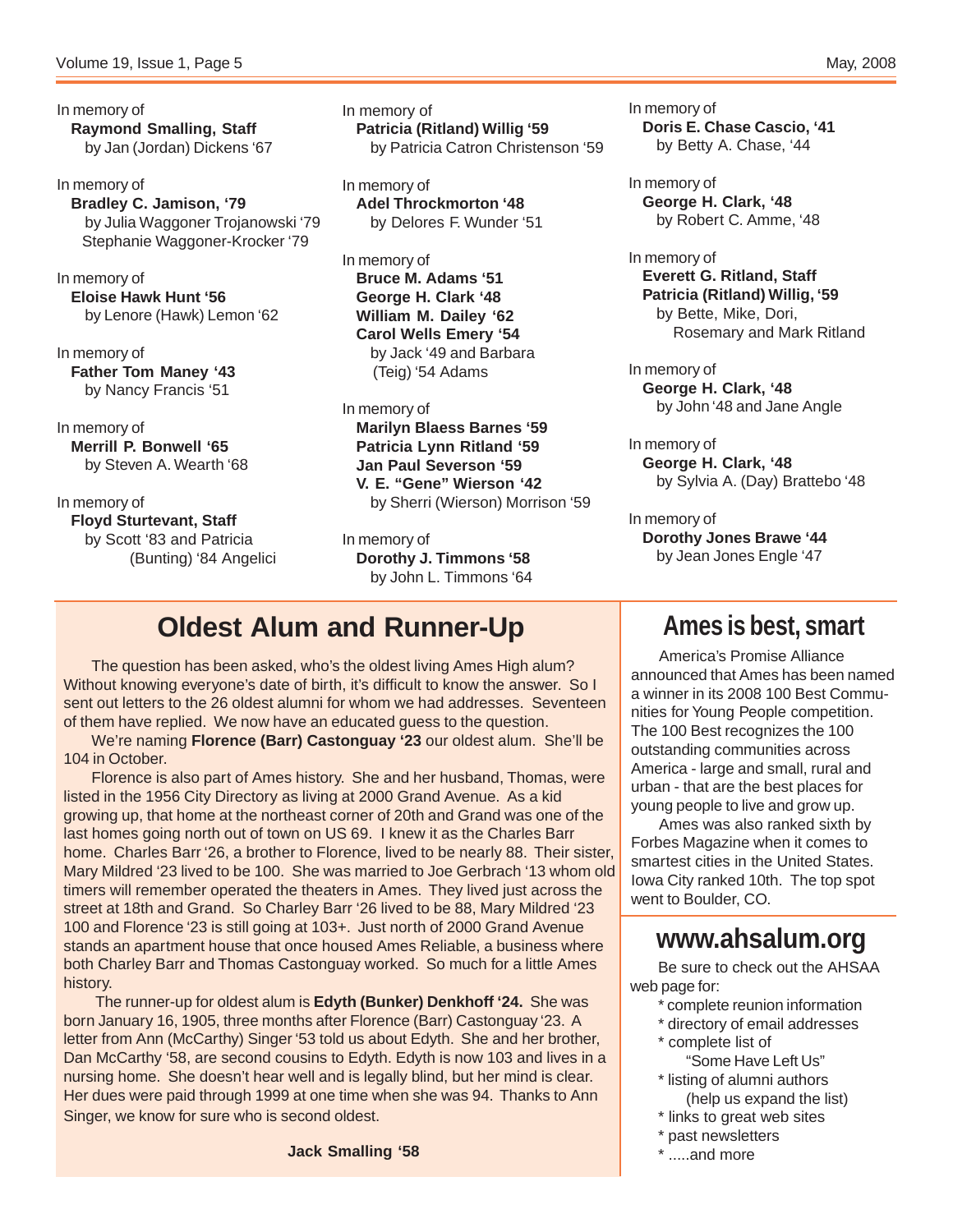### **--- AHSAA thanks you for financial support ---**

The Ames High School Alumni Association has received donations or memorials from the following supporters during the 2007 calendar year. Thank you to all alumni and friends who have generously sent contributions to the AHSAA. All contributions are greatly appreciated and make it possible to provide support to many varied projects. Memorial donations go entirely into the "Second-Generation Scholarship Program.". (\* = memorial contribution) (Our apologies for any omissions.)

**Gold Club \$2,500+** \*Edward H. Cox '36

### **Silver Club \$1,000-\$2,499.99**

### **Bronze Club \$100-\$999.99** \*Ames High Class of 1952 Ames High Class of 1957 \*Sandra Peterson Blalock '59 Lana Marty Breslin '81 \*Wayne W. Brown '49 \*John ('64) & Barbara Kalton Burns ('65) \*Dorothy Jean Merrill Clark Family Norman P. Dunlap '35 \*Jack G. Fincham '45 \*Darrell R. Fowles '62 \*Warren Friest '38 Donna L. Keller '50 James D. Kraft '34 \*Delores Lodden McAllister '47 \*Michael P. Morgan '70 Angela Ulvestad Newton '82 \*David Stanley '55 \*Carolyn Ann Stewart '45 \*John L. Timmons '64 Juliana Rozeboom Vernimont '79 \*Michael Wardle '70 \*Norval L. Wardle '56 Edward '66 & Dee Gilreath Wilson '66 \*Connie Bailey Wight '64 **Orange and Black Club**

### **Up to \$99.99**

Gary R. Albertson '74 Donna Sclarow Allender '53 \*Cynthia Larson Ambroson '73 John W. Amfahr '82 Richard ('61) & Janet Wildman Andre ('63) \*David ('50) & Norma Roelofsen Bappe ('50) Wes J. Bartlett Staff \*Elaine Vifquain Bath '45

\*Charles ('53) & Neala Benson Elizabeth Weber Berg '79 Cassandra Biggerstaff '92 Jennifer B. Bishop '83 Kelly Froning Bondesson '79 \*Robert J. Borgmeyer '47 Marlene Uthe Borkowski '68 Eileen Walsh Born '63 \*Patricia Moldenhauer Bortnem '69 Jeffrey S. Brown '75 Judy Brink Brown '74 \*Stephan ('69) & Diane Weigel Brunia ('77) \*Mary Lou Gould Bryan '58 \*D. James Bundy '54 \*Robert C. Bundy '58 \*Nancy Wallace Burkhart '55 Mary Jo Alfred Charleston '69 \*Michael ('62) & Diane Neville Childs ('62) \*George ('48) & Nancy Neff Clark ('48) \*George F. Clark Jr '64 \*J. Paul Clark '61 \*Jean Drake Cleverley '65 M. Michelle Coady '76 Curtis A. Cobb '72 Marcia Heidel Courson '61 Philip S. Craig '63 \*Julie Ellis Darnell '78 \*Barbara A. Davey '43 Debra Martin Davis '73 Judith Sawyer Davis '60 Maxine Davis '39 \*Uryth ('33) & Phyllis Buttoph Dillavou ('32) Stephen J. Dinsmore '85 \*Lloyd & Lorraine Dresser Staff \*Beth Swanson Duede '66 Sonja Accola Ehrenreich '65 Richard A. Elliott 79 \*David L. Everds '54 \*John M. Fenley 46 John F. Ferguson '51 \*Kristen Ripp Finn '81 Clint Fischer '78

\*Walter Guy Fox '52 \*Janis Frahm '76 \*Robert J. Frazier '40 \*Kathryn Carter Frederick '73 Shirley Stevens Freshwaters '55 Kenneth L. Gammon '58 \*Roger M. Goetz '58 Sara Lee Gottschalk '61 \*Richard D. Green '53 Joanna Conroy Grubb '48 \*Kent L. Hagen '67 \*Karen Houge Haines '58 \*Margery Osborne Hale '43 \*James ('75) Joann & Vicki **Handley** Judith Larsen Hansen '64 \*Phyllis Thompson Harris '45 \*Mary Beth Askelson Hartman '71 Delores Brown Hauge '54 \*Phyllis Burroughs Heffron '59 Theodore "Ted" B. Heggen '39 \*Lisa Gass Helt '83 \*Janet A. Hoff '48 \*Donna Townsend Hoffman '55 Laurie Hazel Hoffman '65 Mary Lynne Howe '55 Fred L. Jackson '58 Marcia Stafford Jorgensen '67 Janifer M. Judisch 56 Kristen Fawcett King '74 \*Mary Beth Kirkham '62 Charles B. Knapp '64 Kathleen Knutson '75 \*Peggy Lee Koch '59 Carol Haynes Launer '72 \*Emily Lawlor 2007 Susan E. Lees '73 Devon Hintz Lewis '79 \*Patricia Hadaway Lowe '71 LaVone McColly Malcolm '45 \*Marjorie Hein Mickelson '41 \*Kathleen Finnegan Moller '66 \*Rosemary Jones Morgan '42 Florence "Flossie" Morrison '39 \*Kelly Burrell Multach '83

Steven J. Nervig '83 \*Harold "Hal" W. Olson '50 \*Janice Maxwell Olson '55 \*Donald B. Osterman '56 Beth Cummings Pascal '34 Ronald J. Pederson '70 \*Sharon Arrasmith Petersma '48 Cynthia Peterson '81 Darvin Pierce '59 Sandra McLarnan Plate '57 \*Julie Gilman Porter 76 \*Milton C. Potee '43 Jean Hug Proctor '39 Victor Randecker '60 \*Delores Switzer Riccitiello '47 Elizabeth Richards '76 James E. Ricketts '62 \*Patricia McKee Robison '45 \*Barbara Weber Roeger '46 \*Marjorie Burk Russell '45 \*Mary Dodds Schlick '43 Deborah Zack Schultz '66 Ronald L. Scott '63 Lynne Brady Scribbins '73 \*Karsten Smedal '58 Dwight W. "Bill" Smith '57 William C. Smith '47 \*Amalia Smith Sollars '96 Diane Brandenburg Soper '68 Kenneth Spear '55 \*Roger Spratt, Staff Robert W. Stafford '42 John A. "Jack" Steil '54 Patricia Clayberg Swanson '61 \*Lois E. Thomas '45 John D. Tilden '44 Robert ('45) & Mary Bond Tilden ('45) \*Katherine Trahanovsky '88 \*Herman E. Vore '47 Stephen J. Walsh '56 Stephen R. Ward '69 \*Stevan D. Wells '68 Steven F. Williams '71 David L. Wolf '84 Thomas A. Wunderlich '60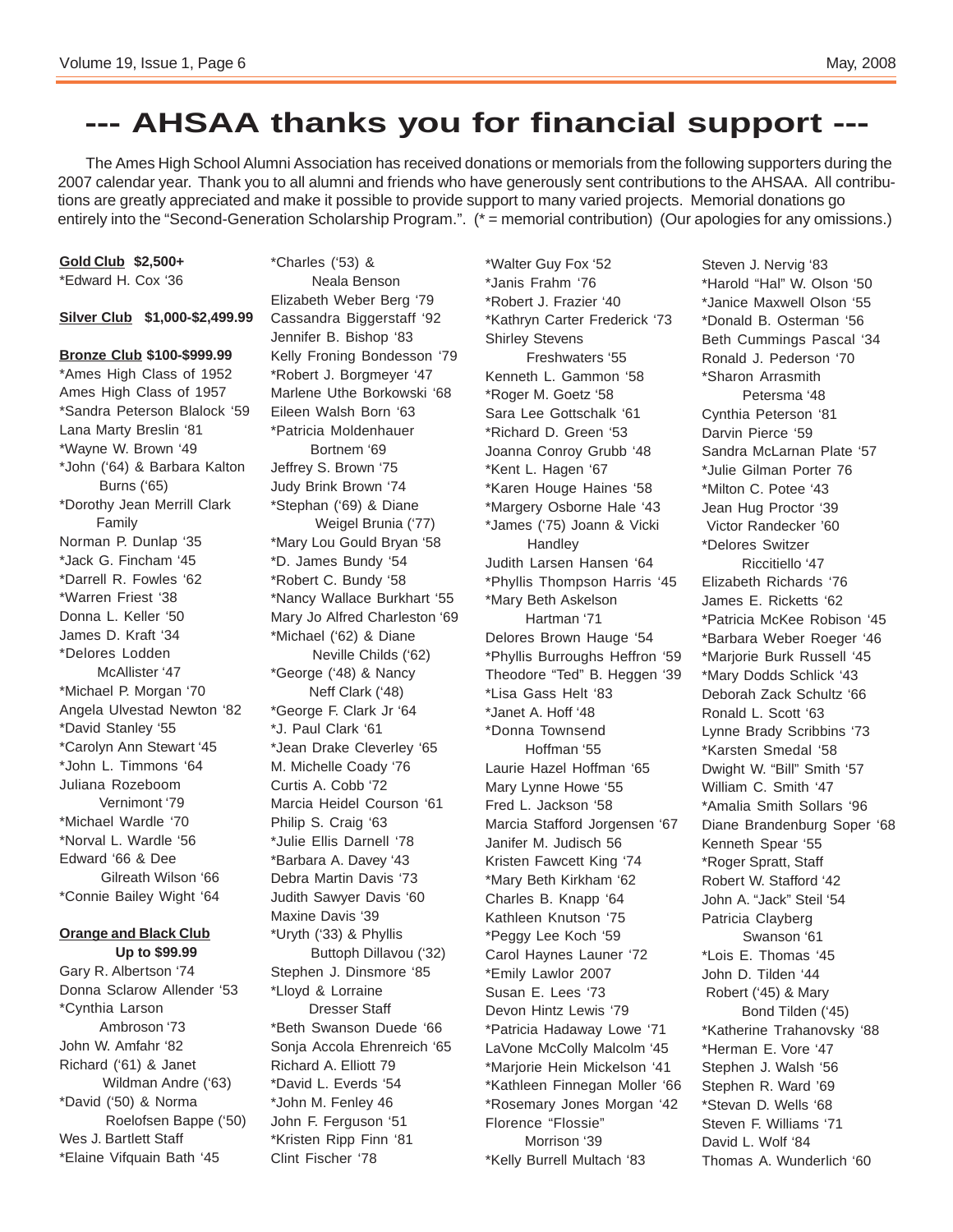# **Research and Living Abroad**

I'm always looking for new methods to find lost Ames High alumni. **Ed Hendrickson '74** has set up our e-mail directory. I decided to give it a try. I've had mixed results. However, some interesting discoveries have been made.

The class of 1952 had their 55th year reunion last fall without **J. Fred Allen '52**. Through e-mails I located Fred in Schmitten, Germany. He didn't think he was missing.

I tried the e-mail for **Punto E. Sugiri '91**. He replied with the following e-mail:

Good Morning, Mr. Jack Smalling...

Thank you very much for your information, I also have some problems to contact the Ames Alumni... I am so glad that you email me...

I live in Indonesia right now... my address is in Jl. Muarasari II/ No.36, Tegalega, Bandung, Jawa Barat, Indonesia... or you may contact me at anytime to +62 08156259559.

I am waiting for some good information... sometime I am really want to go back to Ames again... however in 1988 to 1991 I have scholarship to finish my high school in Ames. It was really something to me. I am very happy to have good nice friends in that time.

Would you mind if we can chit chat again from email, and maybe for further more we could discuss anything that might result good business or friend.

I am waiting for your reply soon.

Thank you very much... Punto eribowo sugiri.

There was an e-mail address for **Carolina Nunez '03**. It also had a web site for her which I accessed. There is a smiling picture of Carolina there. The heading on her blog goes as follows:

La Vida Mia (Translation: My life)

Born in Palmira, Colombia, Raised in Ames, Iowa...18 years later I moved my life to Bogota, Colombia... This is how it goes...Enjoy!

What follows the above is an essay, in Spanish, for her psychology class. I haven't received a reply from Carolina, but hope to.

The e-mail research I did illustrates something that our graduates need to do, update your e-mail addresses. Half of the e-mails I tried were no longer valid. See page 2 in this newsletter on how to update your e-mail address.

We have nearly 5,000 "%" (in care of) addresses in our data base, addresses that are addressed to another family member. We are constantly working to eliminate those. Please send us your current address to help us out.

Finally, are you planning a reunion? Do you need seed money to get started? The Ames Community School District may be able to help you. Most classes have money left over from their graduating class activities that is just sitting there being held by the district. Call Jean Kresse at 515-268-6630. She'll be able to tell you if there is any money for your class. One class received \$2,000 to get started. I know, I saw the check!

**Jack Smalling '58 AHSAA President, AHSAA Researcher, AHSAA etc.**

During 2007, the AHSAA made contributions to benefit Ames High School students in the following ways:

**\$100 to the Ames High School Post Prom \$100 to the Ames High School Honors Banquet \$2,000 to Ames High School trophy cases \$5,000 to fund five \$1000 scholarships**

Thank you to all who support the AHSAA and make these contributions possible.

### **--- Remember ---**

to send to the AHSAA:

\* name and address changes

- \* reunion dates
- \* alumni accomplishments
- \* names for Distinguished and Honorary Alumni Awards
- \* newsletter ideas, pictures
- \* death information
- \* Spirits or any other high school memorabilia that need a home

See page 12 for how to contact the AHSAA. Thank you!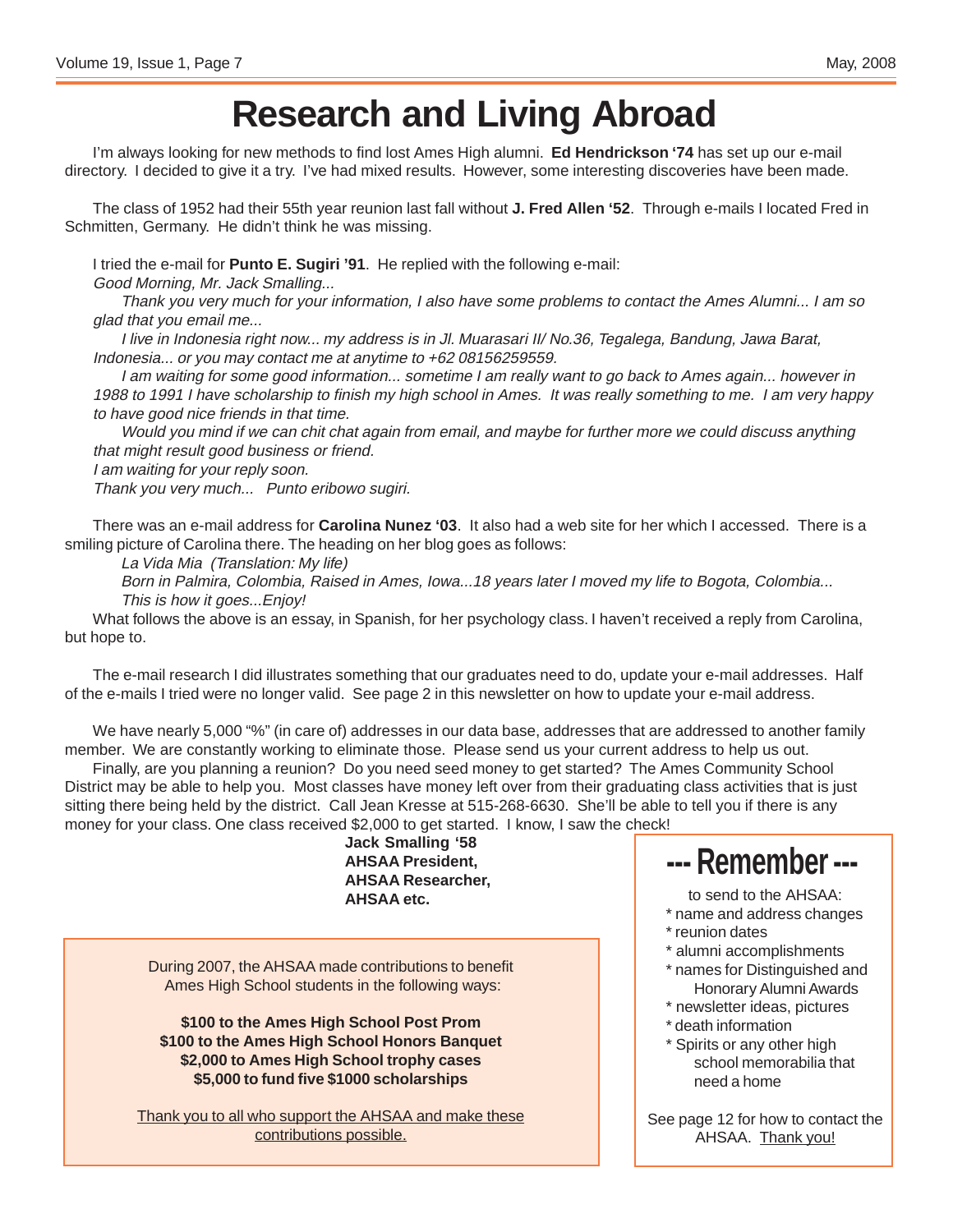# **Ames Education Foundation (AEF) News**

### **Phantom Olympics – Bring Home The Gold For All**

Olympic gold medal winner Cael Sanderson and his wife Kelly invite you to join them for this year's Ames Education Foundation Annual Event – Phantom Olympics.

> This competition won't have referees. It's about funding school supplies you see. For our kids the real Gold we're after Is the best education for our students to capture. But to win this gold, you won't have to run, jump, or swim. We need your generous gifts for us all to win. Our coaches **Kelly and Cael Sanderson** are ready to lead, Helping purchase new school supplies for Ames kids in need. Going for the Gold requires dedication. We must join together to help their education. Let's make the Ames School District the best it can be. Supporting the team is the way to succeed. So help our kids Bring home the Gold for all And equip them with school supplies early next fall.

The tradition of hosting a non-event annually benefits the Support Our Students (SOS) Fund. Gifts received through the Phantom Olympics will help families in need obtain school supplies for children throughout next school year. Please support the team and help us bring home the Gold.



We are asking you to help us raise \$500,000 to make sure all Ames students have the opportunity to become musicians. Not all families can afford to rent or buy instruments. And for our bands to make the quality of music for which they are known throughout Iowa, they need the euphoniums and bass clarinets and timpani that cost thousands of dollars.

The goal of the Let the Band Play On campaign is to raise \$500,000. Half of that amount will help purchase band instruments to replace those that are no longer usable. The other half will go to establish an endowment fund through the Ames Education Foundation to provide ongoing support to the band and fine arts programs throughout the Ames Community School District.

The district's band enrollment is nudging close to 850 students (grades 5 through 12). There's no longer money available to buy the

instruments needed to keep the Ames school bands vibrant and progressive. The life expectancy of an instrument used in a school music program is between 15 and 20 years. Many of the instruments currently in use in the Ames schools are double that age.

Please help us Let the Band Play On for decades to come. Gifts may be sent to the Ames Education Foundation, P.O. 1125, Ames, IA 50014, or made on-line to **www.ames.k12.ia.us** and click on Foundation. From there click on how to give to connect to the on-line giving option.

### **Contact the Ames Education Foundation**

Please remember us in your will.

The Ames Education Foundation 415 Stanton Avenue P.O. Box 1125 Ames, IA 50014-1125

515-268-6630 Jean Kresse, Development Director jkresse@ames.k12.ia.us Web access through www.ames.k12.ia.us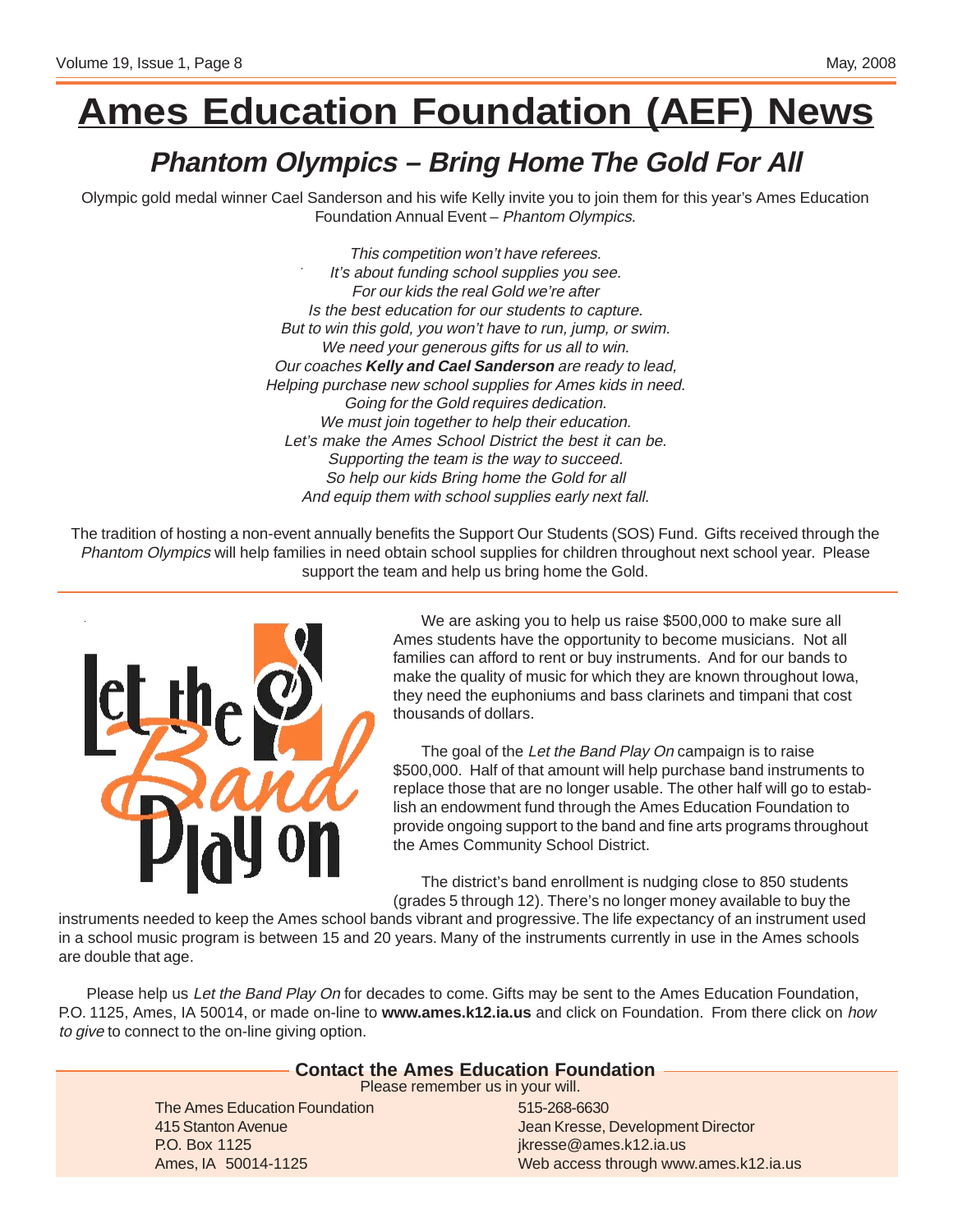|                                                                                                                                                                                                                    |                                                              | <u>Membership Blank Membership Blank Membership Blank</u>                                                                                     | <b>Membership Blank</b>                                                                                                           |
|--------------------------------------------------------------------------------------------------------------------------------------------------------------------------------------------------------------------|--------------------------------------------------------------|-----------------------------------------------------------------------------------------------------------------------------------------------|-----------------------------------------------------------------------------------------------------------------------------------|
|                                                                                                                                                                                                                    |                                                              | Mail to Ames High School Alumni Association, 1921 Ames High Drive, Ames, IA, 50010. Make checks payable to AHSAA.                             |                                                                                                                                   |
| Please circle membership dues enclosed:<br>Additional Donation enclosed: \$                                                                                                                                        |                                                              | 1 year - \$6.00 2 years - \$11.00<br>Foreign Country: $1 \overline{)}$ year - \$12.00 $\overline{)}$ years - \$22.00<br>Memorial enclosed: \$ | 3 years - \$15.00<br>3 years - \$30.00                                                                                            |
|                                                                                                                                                                                                                    |                                                              |                                                                                                                                               | Graduation Year: ____________                                                                                                     |
|                                                                                                                                                                                                                    |                                                              |                                                                                                                                               |                                                                                                                                   |
|                                                                                                                                                                                                                    |                                                              |                                                                                                                                               | (first number on name label)                                                                                                      |
|                                                                                                                                                                                                                    |                                                              |                                                                                                                                               |                                                                                                                                   |
|                                                                                                                                                                                                                    |                                                              |                                                                                                                                               |                                                                                                                                   |
|                                                                                                                                                                                                                    |                                                              |                                                                                                                                               |                                                                                                                                   |
|                                                                                                                                                                                                                    |                                                              |                                                                                                                                               |                                                                                                                                   |
|                                                                                                                                                                                                                    |                                                              |                                                                                                                                               |                                                                                                                                   |
|                                                                                                                                                                                                                    |                                                              |                                                                                                                                               |                                                                                                                                   |
|                                                                                                                                                                                                                    |                                                              | Name and address of someone who will always know your address: Name and and address of someone who will always know your address:             |                                                                                                                                   |
|                                                                                                                                                                                                                    |                                                              | Suggestions / comments for the AHAA (special events, newsletter ideas, anything): ____________________________                                |                                                                                                                                   |
|                                                                                                                                                                                                                    |                                                              |                                                                                                                                               |                                                                                                                                   |
| <b>Book Order Form</b>                                                                                                                                                                                             | <b>Book Order Form</b>                                       | <b>Book Order Form</b>                                                                                                                        | <b>Book Order Form</b>                                                                                                            |
|                                                                                                                                                                                                                    |                                                              | Mail to Ames High School Alumni Association, 1921 Ames High Drive, Ames, IA, 50010. Make checks payable to AHSAA.                             |                                                                                                                                   |
|                                                                                                                                                                                                                    |                                                              |                                                                                                                                               |                                                                                                                                   |
|                                                                                                                                                                                                                    |                                                              |                                                                                                                                               |                                                                                                                                   |
| 2001 Ames High School Alumni Directory (postage included)<br>"Ames-From Marsh to Modern City" by Farwell Brown<br>"Ames in Word and Picture" by Farwell Brown<br>"Ames-Tales from Two Old Timers" by Farwell Brown | (Includes pictures from every Spirit from 1920-2000.)        |                                                                                                                                               | qty: x \$5.00  subtotal<br>qty: ______ x \$20.00  subtotal ______________<br>qty: x \$20.00  subtotal<br>qty: x \$20.00  subtotal |
|                                                                                                                                                                                                                    | "Once Upon A Time" by I.W. (Red) Milliken (postage included) | qty: x \$20.00  subtotal                                                                                                                      | <b>Contract Contract Contract Contract Contract Contract Contract Contract Contract Contract Contract Contract Co</b>             |
|                                                                                                                                                                                                                    |                                                              | add \$5.00 postage for each Brown book ordered:<br>(\$10.00 max for postage)                                                                  | <b>TOTAL</b>                                                                                                                      |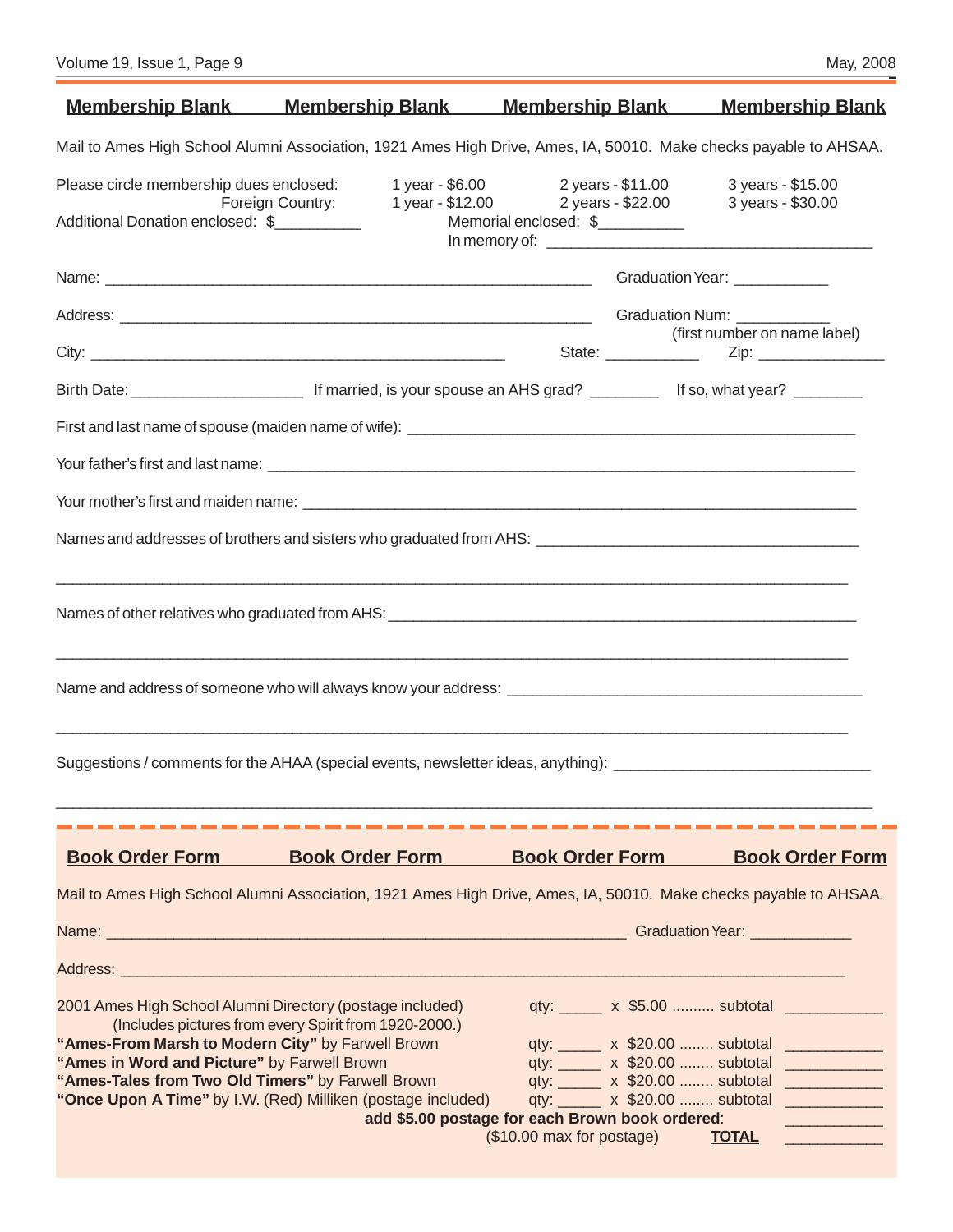**Lost List** - We have no address for the names listed on this page. If you have a current address or lead to finding them, please let us know. Send all information to: Jack Smalling, 2308 Van Buren Avenue, Ames, Iowa, 50010. Thank you.

**LOST GRADUATES** 20 Caine, Carvel Stratton 25 Allen, Lyle Ambrose 25 Knapp, F. Raymond 27 Guthrie, Jean 27 Peck, Helen 27 Smith, Glenn L. R. 28 Bisone, Virginia 28 Cox, Edith 28 Griffith, David 28 Hearn, Pauline 28 Herrmann, Martha 28 Hoxie, Louise 28 Kopf, Eleanor 28 Moore, Helen G. 28 Morrison, Dale 28 Morrison, Gale 28 Turner, Mildred 29 Baker, Leone 29 Campbell, Phyllis 29 Gehringer, Dorothy 29 Jensen, Ephram 29 Miller, Sam 29 Neeman, Tait 29 Smith, Dorothy 29 Thomas, Elsie 29 Treon, Elva 30 Carpenter, Carol 30 Cowdry, Norma 30 Lytle, Jeanette 30 Mcdonald, Thomas 31 Heuerman, Mildred 31 Lenhart, Harriet R. 31 McKinley, Earl 32 Buckles, Harriet Louise 32 Creighton, Ruth 32 Critzman, Carol R. 32 Dickeson, James Merle 32 Homan, Marjorie F. 32 Howard, Dorothy M. 32 Mills, Alice Pattee 33 Dixon, H. Maynard 33 Engstrom, Dorothy Maxine 33 Gonder, Margaret Ellen 33 Griffith, John Martien 33 Hunt, Esther I. 33 Lawson, Harriet Jean 33 Poulos, Louis T. 34 Agard, Esther E. 34 Armstrong, Elsie Fronsdahl 34 Conn, Delorus 34 Cowan, Loretta M. 34 Farber, John L. 34 Gill, Irene B. 34 Johnson, Mildred Helen 34 McVey, Maxine Amelia 34 Parks, Kathryn Alice 34 Peel, Kathryn Jane 34 Viggers, Virginia Frances 35 Pickett, Ellen Gay 35 Pratt, Caryl Amber 35 Smith, Betty R. 36 Kingkade, Bernardine D. 36 Shedd, Robert K. 37 Duitch, Sylvia Esther 37 Nordeen, Lois O. J. 37 Peterson, Wilma Esther 37 Thompson, Bonita M. 37 Umble, Ruth Irene 37 Wildman, Josephine Grace 38 Burkhardt, Bertha M. 38 Cronan, Geraldine R. 38 Gastrock, Edalee Esther 38 Lanning, Mary Jane 38 Tice, William Henry 38 Woosley, Dorothy 39 Bland, Celia Mae 39 Browne, Josephine May 39 Hayes, Patricia Lea 39 Klos, Catherine May 39 Reeves, Patricia Mae 39 Sussman, Betty 40 Dorchester, Mary Louise 40 Hensler, Norma Jeanne 40 Hubbard, Marjorie R. 40 Iverson, Betty Ann 40 King, Mary Elsie 40 Knight, Jeanne L. 40 Turner, Janet Louise 41 Benton, Jean 41 Burdick, Dorothy Irene 41 Burk, Marion 41 Combs, Mary Jean 41 Cook, Dorothy Mae 41 Crump, Elinor 41 Knudson, Betty Louise 41 Landers, Dolores 41 Mumm, David Lee 41 Remley, Joan Elizabeth 41 Wetter, Ruth Frances 42 Mcgee, Carey Ann 42 Robertson, Iona Fae 43 Hanline, Avice M. 43 Price, Betty Jane 43 Williams, Betty Jean 44 Kinzer, Carlyle 44 Light, Carolyn Jane 44 Mccormack, William 44 Morris, James Frank 44 Paine, Frank R. 44 Rafdal, Naomi Elaine 45 Butters, Lauren 45 Genaux, Eleanor Ann

45 Jefferson, Gordon 45 Mcclure, Mary Lynn 45 Penna, Betty Jo 45 Schneider, William H. 45 Thurmond, Frances Olive 46 Fitch, David James 46 Murphy, Gerald Dale 46 Powers, Sally Marie 46 Rhodes, William Sydney 47 Allbert, Muriel E. 47 Barber, William Phineas 48 Altemeier, Mary Louise 48 Cole, Lois Evelyn 48 Giese, Mary Joan<br>48 Lawrence, Robert W.<br>48 Brather, John W.<br>48 Schaefer, Vernon Herbert<br>48 Wallace, James Irving<br>49 Grapenter, Norma Jean<br>49 Green, Judith Ann<br>49 Rahamer, Doris Loriene 49 Smith, Rozella Maxine 50 Carpenter, Betty Jo 50 Sowers, Joseph McCall 50 Tripp, Richard Buel 51 Ballard, Joyce Delores 51 Nadorff, Rita Mary 51 Vincent, Helen 52 Begg, Ronald Wayne 52 Jager, Anne Jacob Renee 52 Peterson, Thomas Richard 52 Spear, Barbara Ann 52 White, Francis Edward 53 Davis, Gordon L. 53 Gibson, Patricia E. 53 Kjerland, Norman Eric 53 Nass, David Allen 53 Peterson, Kenneth E. 53 Vandecar, Mary Ann 53 Wilson, Janet Gayle 54 Thompson, Patricia Ann 54 Wand, Lela June 55 Hernandez, Wagner 56 Clark, Lyn 56 Mack, Cherrill Ann 57 King, Ronald Earl 58 Howard, Judy 58 Melampy, Kathleen 58 Thompson, Duane Curtis 58 Vogtlin, Shirley 59 Bruce, Clare H. 59 Farber, Ann 59 Poole, Carey E. 59 Randau, Ronald Leroy 60 Bush, Ronald C. 60 Fredrickson, Patricia Ann 60 Reed, Mary Sue 60 Strand, Elizabeth 61 Anderson, James Frederick 61 Ball, Nancy Rae 61 Bappe, Robert Bruce 61 Diehl, Barbara Lyon 61 Hanson, Mary Kathleen 61 Kammerer, Stanley Clyde 61 Larson, Harvey John 61 Lorenzen, Garold Lee 61 Manning, Kristine Marie 61 Marsh, Theodore Donald 61 Ray, Robert Luther 61 Rice, Susan Natalie 61 Shockey, Lucinda Lee 61 Spear, Michael Lee 61 VanPatter, Pamela May 61 Walkup, John Davis 61 Wilcox, Barbara Sue 61 Wright, Sharon Kay 62 Breckenridge, Linda Kay 62 Campbell, Michael David 62 Chase, Stephen H. 62 Clemens, Kent Bush 62 Dawson, Sally Jo 62 Eltawil, Zeinab Z. 62 Gross, David E. 62 Lange, Dean J. 62 Link, Sandra Sue 62 Martini, Teresa Ann 62 Pirtle, Dianna May 62 Voss, David Dean 63 Bonanate, Giovanni 63 Cole, Jess Nathan Jr. 63 Crain, Jean Elizabeth 63 Crossley, Susan K. 63 Gray, Carolyn S. 63 Jarvis, Linda Belle 63 Klopf, John L. 63 McGuire, Jack Miller Jr. 63 Mesmer, Daniel William 63 Milliken, William Edward 63 Oest, Mary Elizabeth 63 Oslund, Allan F. 63 Peterson, Stephen John 63 Speer, Anna M. 63 VonBergen, Becky 64 Caquelin, Robert William 64 Carlson, Cathy Gaye 64 Conner, Rose Marie 64 Cooper, Kitty Sue 64 Elbert, Stephen Thomas 64 Erickson, Judith Ann 64 Good, Marlene Kay 64 Harris, Paul E. 64 Hofstad, Rebecca Irene 64 Johnson, La Dawn

64 Keisler, Ann Miller 64 Wright, James George 65 Bennett, Danny Eugene 65 Cott, Shirley Stickler 65 Horn, Judith A. 65 Seastrand, Ronald A. 65 Strickland, Michael J. 66 Johnson, Donna Marie 66 Myers, Claudia Marie 66 Sulentic, Mary Anne 67 Hutchison, Lynn Rae 67 Johnson, Marsha Rae 67 Pace, Steven Donald 67 Smith, Karen Ann 68 Connor, Ann Louise 68 Evans, Barbara Jean 68 Harris, Michael Payson 68 Hickman, Kathryn Anne 68 Hickman, Marsha Lyn 68 Lee, Donetta Jean 68 Miller, Paul Hesse 68 Schmidt, Charlotte 68 Weigel, Thomas Ernest 69 Bruton, Renee Leah 69 Carey, Kathleen Louise 69 Kok, Marianne 69 Page, Cynthia Carole 69 Strand, Jeannette Kay 69 Zehngraff, Pia 70 Aulin, Eva Christina 70 Bailey, Patricia Ann 70 Buchman, Cherie June 70 Gomez, Patricia Bedoya De 70 Hird, Marilyn Virginia 70 Marjanovich, Mashenka Stevan 70 Moore, John Thomas 70 Raykovic, Lola 70 Rey, Roberto Rosello 70 Schmidt, Christian 70 Zurheide, Ruth<br>71 Barnard, Ruth Anna 71 Barnard, Ruth Anna 71 Decampos, Regina Marcia Antunes 71 Gray, John Robert 71 Hale, Teresa Ann 71 Henderson, Jamie Lee 71 Moldenhauer, Pamela Marie 71 Moreau, Alain 71 Strand, Leroy Allen 72 Barnett, Lowell Leroy 72 Blackburn, Carol Ann 72 Chirapanda, Suthiruck 72 Eklund, Lena 72 Eugene, George S. 72 Fisher, Marvin 72 Iten, Ruth 72 Ito, Norma Tiemi 72 Kilberg, Debra Ann 72 Kindermann, Deborah Jeanne 72 Linzenbold, Eva Ilona 72 McFarlane, Gary K. 72 Rhoads, Mary Kathryn 72 Thies, Kathryn Hurst 73 Barnard, Mary Ilene 73 Davis, Donald Eldon 73 Davis, Ronald Dale 73 Kindermann, Candace Anne 74 Johnson, Kristie Lee 74 Neptune, Jacqueline Francoise 74 Sherod, Diane Kay 74 Winburn, Cydne Marie 75 Bell, Keith Harold 75 Bulkley, Teresa 75 Buzzard, Barbara Kathryn 75 Hall, Jadie J. 75 Hess, Brenda Kay 75 Lepage, Diana Blanche Francoise 75 Nichols, William Edward 76 Baena, Marly C. Da Silveira 76 Ghobadi, Fahimeh 76 Knoll, Bonnie Lynn Lloyd 76 Minaei, Mohammad Reza 76 Moody, Angela Rose Farris 76 Nilsson, Per Ingemar 76 Sheikholeslami, Fariba 77 Ahmadi, Parvin 77 Eshaghzadeh, Alborz 77 Eshaghzadeh, Roya 77 Helland, Stephanie Dee 77 Lockamy, Derek John 77 Lynch, Kimberley Jean 77 Mostajeran, Fatomeh 77 Ochoa, Maria Lucia 77 Runge, Sheryl Lynn<br>77 Yamin, Simin 77 Yamin, Simin 78 Abbott, Scott Edward 78 Bushman, Donna J. 78 Jennings, Joseph P. 78 Luke, Lisa Ann 78 Piroozbakhsh, Ali 78 Porheidar, Fatomeh 78 Rafieha, Ali-Reza 78 Rasolkhani, Mahwash 78 Strand, Thomas R. 78 Stuart, Harold Roger 78 Wilcox, Joyce Eileen 78 Zojaji, Shahrokh 79 Ambrosy, Nan Lee 79 Anderson, Dale Roger Jr.

79 Feiz, Saeed 79 Germain, Robert Eugene 79 Gillespie, Lauren Sebree 79 Hariri, Zainab Salem 79 Hunt, Laurel Tawn 79 Hutchinson, Cheryl Kay 79 Kingery, Laura Mae 79 Mahdavi, Muhammad Ali 79 Messines, Anne 79 Miller, Todd Lloyd 79 Monibi, Rana 79 Nayeri, Maryam Fatemi 79 Olson, Eric L. 79 Peterson, V. Wayne 79 Roberts, Mark Allen 79 Sasso, Mohammed Sami 79 Shahghasemi, Hojatollah Hojat 79 Shojaeddini, Ahmad 79 Tabesh, Ali Reza 79 Wiese, Debra Anne 80 Abbott, Lisa Elaine 80 Al-Mansour, Khaled Sulaiman 80 Borazjani, Amir 80 Campbell, Robin Fay 80 Carlson, Cynthia Carol 80 Conlon, Joseph Scott 80 Mirzamostafa, Seyed-Naser 80 Monemi, Shahriar 80 Pourabbas, Fariborz 80 Power, John F. 80 Razmpour, Bahman 80 Sohrabian, Fereidoon 80 Stuart, Kimberly Ann 80 Troxel, Janice Ann 81 Anderson, Jedd David 81 Benson, Helen Louise 81 Ficken, David William 81 Huynh, Hue 81 Huynh, Phat 81 Jones, Brian Keith 81 Kifel, Nasser Abdallah 81 Laughlin, Elisa C. 81 Verser, Cynthia Carol 82 Doan, Diep Thi Ngoc 82 Gaetano, Pamela Sue 82 Isenberger, Kelly 82 Johnson, Kerry Michael 82 Ocadiz-Garcia, Elisa 82 Ocadiz-Garcia, Silvia 82 Ramsell, Eric W. 82 Twombley, Lisa Anne 82 Weiss, Julianne 82 Wilson, Mark D. 82 Yanda, Jill Elizabeth 83 Bortz, Elaine Marie 83 Cummings, Kevin L. 83 Davis, Jeffrey Alan 83 Dhanani, Aurangzeb A. 83 Doan, Dung Thuy 83 Hoang, Vui Thi Thu 83 Jordan, Todd R. 83 Morales, Carolina Urioste 83 Ro, John Douglas 83 Toth, Joseph 84 Blackburn, Sherri Lynn 84 Chambers, Glenn Allan 84 Dhanani, Azam 84 Gaetano, Peter Jeffrey 84 Grimm, Randy James 84 Mitchell, Roberta Jo 84 Nevins, Jennifer Christine 84 Schulz, Donn Renaye 84 Spraggins, Brian Keith 84 Taylor, Jennifer 84 Wilson, Samantha Jean 85 Ewing, Ingrid Leigh 85 Liu, Quowona Peter 85 Meas, Kim Sang 85 Nikule, Mohammad Seyed 85 Stout, Kenneth Darrel 85 Toth, Agnes 85 Trebes, Anja 85 Zakeri, Golbon 86 Andersin, Lars Georg 86 Conley, David 86 Havlin, Jeffry Lynn Jr. 86 Hung, Gilberto Chifoon 86 Moore, Scott Melvin 86 Popelka, Brecca Rhea 86 Randall, Todd Alan 86 Sinatra, Marc Anthony 86 Yates, Karen Margaret 86 Yates, Mark Lawrence 87 Aller, Robert Lewis 87 Martin, Michael Richard 87 Rackham, Nick 87 Smith, Janette Leah 87 Taher, Zafer Saef 88 Baptiste, Corey Brian 88 Hollings, Kristin Anne 88 Mitchell, Wesley Ted 88 Ralston, Amy Suzanne 88 Watne, James Allen Paul 88 Yom, Toeum 89 Bryan, Stephanie Michelle 89 Chung, Dong Hee 89 Cummings, Kristine Ann 89 Gregory, Ronald Eugene 89 Johnson, Dawn Michele 89 Lee, Shawn Min 89 Lomantow, Judicia

89 Mcdonald, Melissa Marie 89 Mitchell, Kathryn Claire 89 Saintcharles, Persephene Anne Debates 89 Strable, Michelle Lynn 89 Truong, Minh Lap 90 Fashbaugh, Martin Jolian 90 Lee, Ty Van 90 Murray, Stacey Lynn 90 Royal, Kirsten Melanie 90 Westbrook, Shannon Jo 91 Chahal, Pramilla P. 91 Heaton, Garrett W. 91 Hill, Matthew J. 91 Long, Cynthia Kathryne 91 Mardi, Dewantoro 91 West, Addie Mae 91 Yi, Connie Jiongbin 92 Barandiaran, Miguel Angel 92 Chu, Jenny 92 Hammer, Amy Jean 92 Hoekema, Eric Matthijs 92 Kaczmarek, Jeffrey Thomas 92 Madison, Jennifer Ann 92 Massey, Sherri Lynn 92 Millerbernd, Renee Anita 92 Puspitasari, Nyoman Anie 92 Wendt, Nicole Denise 92 Wilson, Maurice E. 93 Barandiaran, Luis Fernando 93 Gardner, Jeffrey M. 93 Harris, Ryan Christopher 93 Johnson, Richard Lee 93 Lang, Sherry Michelle 93 Ray, Christene Ann 93 Rozewski, Ananda Joshua 93 Siwatu-Whittington, Ashia 93 Slaughter, Joshua Aaron 93 White, Jamison Ryan 94 Beaman, Heather Leigh 94 Darkoh-Ampem, Mich Ntiamoah 94 Haynes, Melissa Ladd 94 Serfass, Evan Robert 95 Adair, Nathan E. 95 Asar, Asmaa Mohmed-Mahdy 95 El-Dars, Sherine Ezz-El-Dine 95 Fetty, Ola D. 95 Mumba, Mambwe 95 Vongsaly, Vanndy 95 Westpfahl, Jeremy Scott 95 Xi, Qian 96 Deardorff, Jesse James 96 Estes, Kurt Dean 96 Flores, Ana Catalina 96 Hassel, Frank 96 Hyun, Soung Hee 96 Kruger, Adam W. 96 Li, Xue 96 McPherson, Jose Antonio 96 Rodgers, Jeffrey Brian 96 Su, Chi-Chen Jane 97 Christensen, Kate 97 Hopper, Trevor Gene 97 Jones, Marc Anthony 97 Knapp, Toby Michael Ogram 97 Milavec, Catherine M. 97 Mosesova, Irina A. 97 Mosesova, Sofia Alexandri 97 Pitts, Nola Jean 97 Schroeder, Jonathan Matthew 97 Schutt, Jennifer Jean 97 Scott, Bridgette Marie 97 Wentzel-Fisher, Asa 98 Bower, Tracy Dawn 98 El-Khariby, Howaida Samir 98 Farooq, Umer 98 Meier, Michael Frank 98 Milburn, Wendy 98 Regis, Faith Marie 98 Roeske, Jeffrey Wilson 98 Roth, Erica Lynn 98 Thevathath, Phornsack 98 Thomas, Eddie 98 Thornton, Bryan Asher 98 Umbaugh, Kelly Nocole 98 Uribe Marquez, Carlos Alberto 98 Vilmont, Adam Francis 99 Ali, Lubna 99 Azmeyesh, Jefer Seyed 99 Gonzalez, Juan Sebastian Navas 99 Grieshop, Caithlin Marie 99 Kritz, Jaclyn Shea 99 Lee, Kiwhoon 99 Myers, Nicholas H. 00 Benson, Timothy Robert 00 Brewer, Patricia Ann 00 Coleman, Peterline Georgiana 00 Collazo, George Jessiey 00 Harbunova, Yauheniya Valerie 00 Harun, Siti Binti 00 Madison, Cory Alan 00 Malooly, Anthony Wilke 00 Pietrangeli Merchau, Maria Valentina 00 Yau, Szu-Mun 00 Zheng, Oiyou 01 Airhart, Michael Allan

01 Ametaj, Ermal Burim 01 Bennett, Angela Bang Keul 01 Brown, Christopher Earl 01 Cavanaugh, Elizabeth Victoria<br>01 Chivongo, Bizenge<br>01 Chrystal, Jessica Jane<br>01 Gadvin, Nickolas Richard<br>01 Grady, Travis Dean<br>01 Harun, Mohd Rizal Bin<br>01 Holmes, Christina Marie<br>01 Jenkins, Tamika Elon 01 Lepon, LesPaul 01 Mercer, Shanna Kaye 01 Nunez, Andres Felipe 01 Sturm, Christopher 01 Torres, Boris Martin 01 Yau, Sze-May 02 Anderson, Michael Alan 02 Harris, Alissa Nichole 02 Kuhnen, Sarah L 02 Lee, Jessica 02 Myers, Krystal D 02 Roberts, Jeffrey Antonio 02 Thorne, Tiffany N 02 Zhao, Yue 03 Casey, Matthew James 03 Cho, Christine 03 Collier, Timothy Thaddeus 03 Danks, Craig Stewart 03 Diggs, Evelyn M 03 Harden, Lakreshia Denice 03 Holm, Ryan Dean 03 Holmes, Benjamin Michael 03 Kier, Garang Dut 03 Luna-Vazquez, Emanuel 03 Mercado-Ortega, Pedro Pablo 03 Musignac, Shalome Christine 03 Nunez, Carolina 03 Wilkins, Kathryn Sharmili 04 Babaei-Bourajeni, Farin 04 Carlson, Brandt R 04 Fickbohm, Jessica Rose 04 Hewitt, Kevin Paul 04 Komula, David Tyler 04 Myers, Benjamen Joseph 04 OConnell, Kyle Richard 04 Reyes-Juarez, Raphael Ivan 04 Swenson, Jenna Marie 04 Vincent, Matthew C 04 Whaley, John Henry 05 Crausby, Darreyl 05 Larson, Anthony James 05 Sharma, Navneet 06 Ahn, Annie K. 06 Cho, Edward 06 Davis, Ashley Nichol 06 Fonseca, Rosemary 06 Hiatt, Megan Renee 06 Hopkins, Aleisa Marie 06 Neunhoffer, Jacob S 06 Reyes-Juarez, Mario Angel 06 Waldman, Sara R. 07 Habhab, Jamalia Rogene 07 King, Mark James 07 Li, Nancy Nanxi 07 Schultz, Ashley Elizabeth

**LOST TEACHERS**

25 Douglass, Isobel 34 Sherbon, Elizabeth 37 Hunter, Helen 37 Turner, J. Francis 42 Porter, Margaret 43 Menefee, Julia 44 Beattie, Harriett 44 Johnson, Kathryn 45 Kaplan, Esther 46 Beatty, Ann 46 Miller, Jean 46 Turner, Hubert 48 Laros, Eva 49 Boswell, Joan 49 Shaeffer, Mary Ellen 50 Witte, Diane 51 Evenson, James 53 Lehigh, Donald 54 Woods, Marian 56 Doyle, Mary Jean 56 Zimbelmann, Alice 59 Green, Annette 59 Roberts, Sharon 62 Cole, Donald C. 65 Foote, Wendy 66 Wright, Jan 67 Closs, Stanley 68 Iverson, Carolyn 69 Burton, Caroline 71 Carlson, Karen 71 Gilbertson, Jack 125 Burton, Carl<br>
125 Neal, Linda<br>
175 Neal, Linda 76 Brown, Nancy Evelyn 76 Fedo, Kay 78 Nyhagen, Gwen 78 Springer, Katie 80 Hughes, Patrick A. 80 Meyer, Russel 93 Campbell, Alan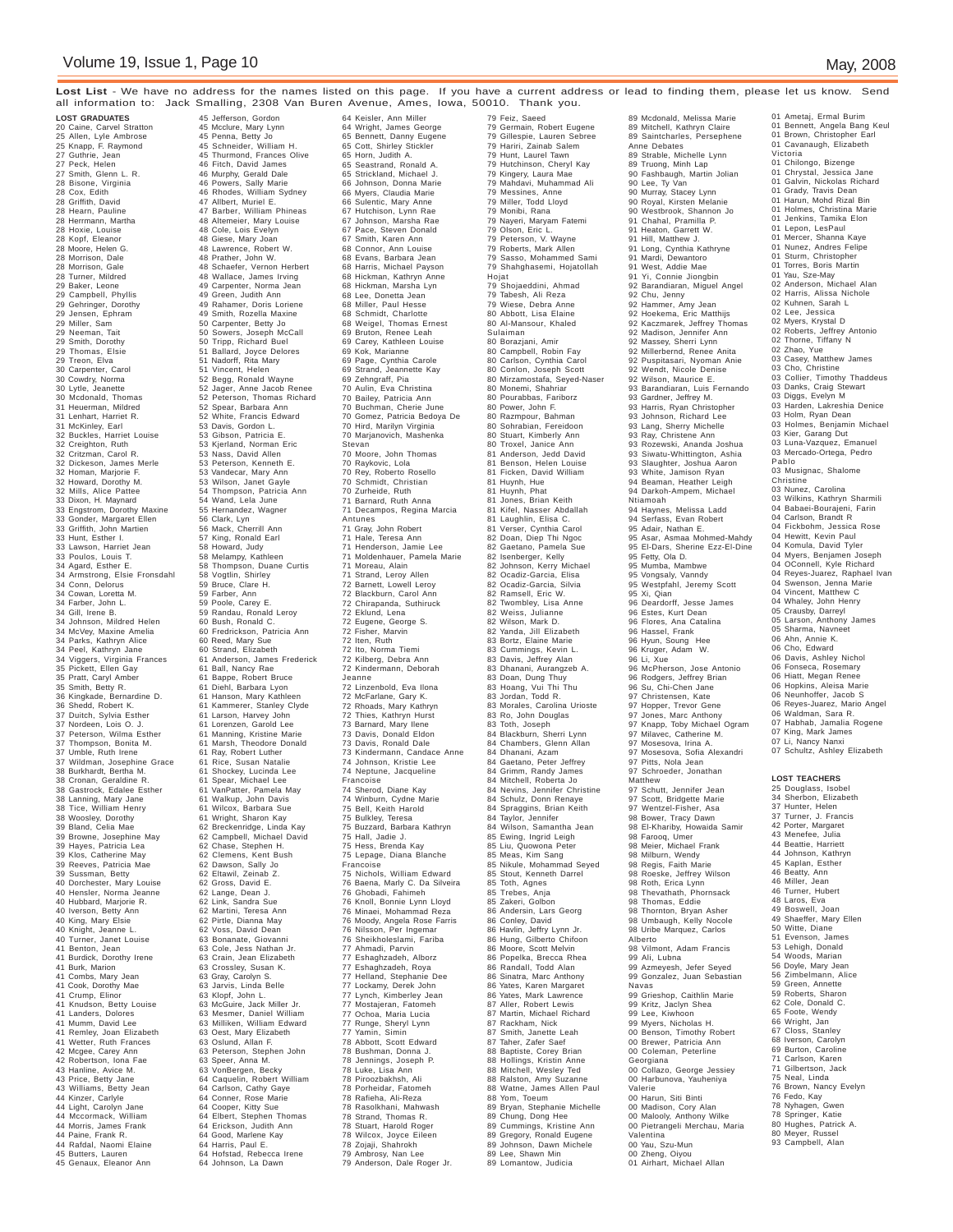# **We Get Letters . . .**

#### AHSAA,

I was thrilled to see my sons featured in your December 2007 issue! They were the coaches for the award-winning AHS mock trial team while they were students at ISU.

Jim has moved to Cedar Falls since graduating but Kevin is still helping to coach AHS mock trial during his first year of law school at Drake. The AHS teams placed first and second at an invitational at Dubuque Wahlert and received numerous outstanding witness and attorney awards. Things look promising for another good year for AHS mock trial.

#### **Margaret (Homer) Hathaway '72**

-------------------------------------------------------------- Ames High School Alumni Association,

I really enjoy reading the AHS newsletter. Because of it I was reunited with a childhood friend I hadn't seen in 50+ years. With fond memories I'm enclosing my check for another 3 years.

--------------------------------------------------------------

Thanks for your continuing good work. **Lenore (Hawk) Lemon '62**

#### AHS Alumni,

I wanted to reach out and say "Thanks" for the financial support of our synthetic field turf replacement project we have embarked upon from our great Ames High alumni family. As of this writing, we have over \$350,000 in verbal pledges committed to this project. We need to get to \$600,000 to have a chance at this wonderful opportunity to replace the grass in our stadium with a product that will benefit most of our athletic teams, band program, and physical education classes. Field Turf can handle multiple events and most types of weather without any damage. Numerous teams in our conference have Field Turf already and we are next if we can raise the money. 100% of this project is private fund-raising and we have the remainder of 2008 to pull this sorely needed project off for our studentathletes at this wonderful institution. Most football graduating seniors have received a brochure by now but we need the help of all of our former athletes. You can download a brochure at ameshighathletics.org or simply call me and I will mail one out to you.

I am simply amazed at the generosity of our alumni in their participation in other athletic projects at AHS. The response was fantastic for our \$30,000 new trophy case project that displays all of our state championship trophies. Stop by and see the new \$90,000 stadium press-box that we completed two years ago. With your support we can make it happen again. Every little bit helps! We have multiple recognition events and signage planned for all of our donors. Thank You Ames High Alumni for making Ames High a really special place.

> **Judge Johnston** Ames High Athletic Director 515-817-0611 jjohnston@ames.k12.ia.us

To the Editor of the Newsletter,

I am currently in the process of writing a book about Ames High Track. I have been looking for articles, pictures and talking to others that have participated in Track. The book is about half finished and I still need anything I can get from those who wish to contribute. Anything that you might have or if you can put me in contact with others that were on the track teams over the years, would be greatly appreciated. I have been in contact with Bob Covey, Cecil Spatcher and coach John Sletten. Please pass along my contact information to anyone that you may know that could provide me with personal stories and other information. Maybe a note in the newsletter about my project or on the website. Any assistance you can provide would be appreciated. **Mark O. Bogenrief '75**

#### -------------------------------------------------------------- AHSAA,

Thanks for continuing the good work of the AHSAA. I was reminded of the vital link I have to AHS in January 2007. As Director of Theatre at Emporia State University, I was delighted to learn that one of our productions had been invited to the regional gathering of the Kennedy Center American College Theatre Festival in Ames. When the venue was announced, I was further excited to learn that we would be performing in the Ames Municipal Auditorium—the same theatre that I performed in during my high school days at AHS (1968-1970). Our production was the final performance of the week. It was a wonderfully nostalgic way for me to end a week back "home" in Ames with my students performing on the same stage that I did in high school. Memories of my many good AHS friends, like Steve and Tina Pace, flooded over me. Rehearsals with Ron Zitzelsperger and my classmates were as vivid as when I first lived them. As our students were setting up onstage that January afternoon, I wandered through the auditorium and saw the names of several classmates who had contributed to the auditorium's restoration. Their names appeared on name plates on the seats. Thanks to them and other friends, that wonderful old theatre will be available for another generation.

> **Jim Bartruff '70** Director of Theatre Emporia State University

--------------------------------------------------------------

### AHS Alumni,

I learned to appreciate the excellent education we received at Ames High. Thank you for all of your hard work. Reading the letter from Robert Walkup, Mayor, Tucson; if I recall correctly, Bernard Schmidt (about 1942/43) a former neighbor, had an older brother (also an AHS graduate) who was an early resident and an avid, active, promoter of Tucson and Arizona.

#### **Jean Hendrickson Forbes '35**